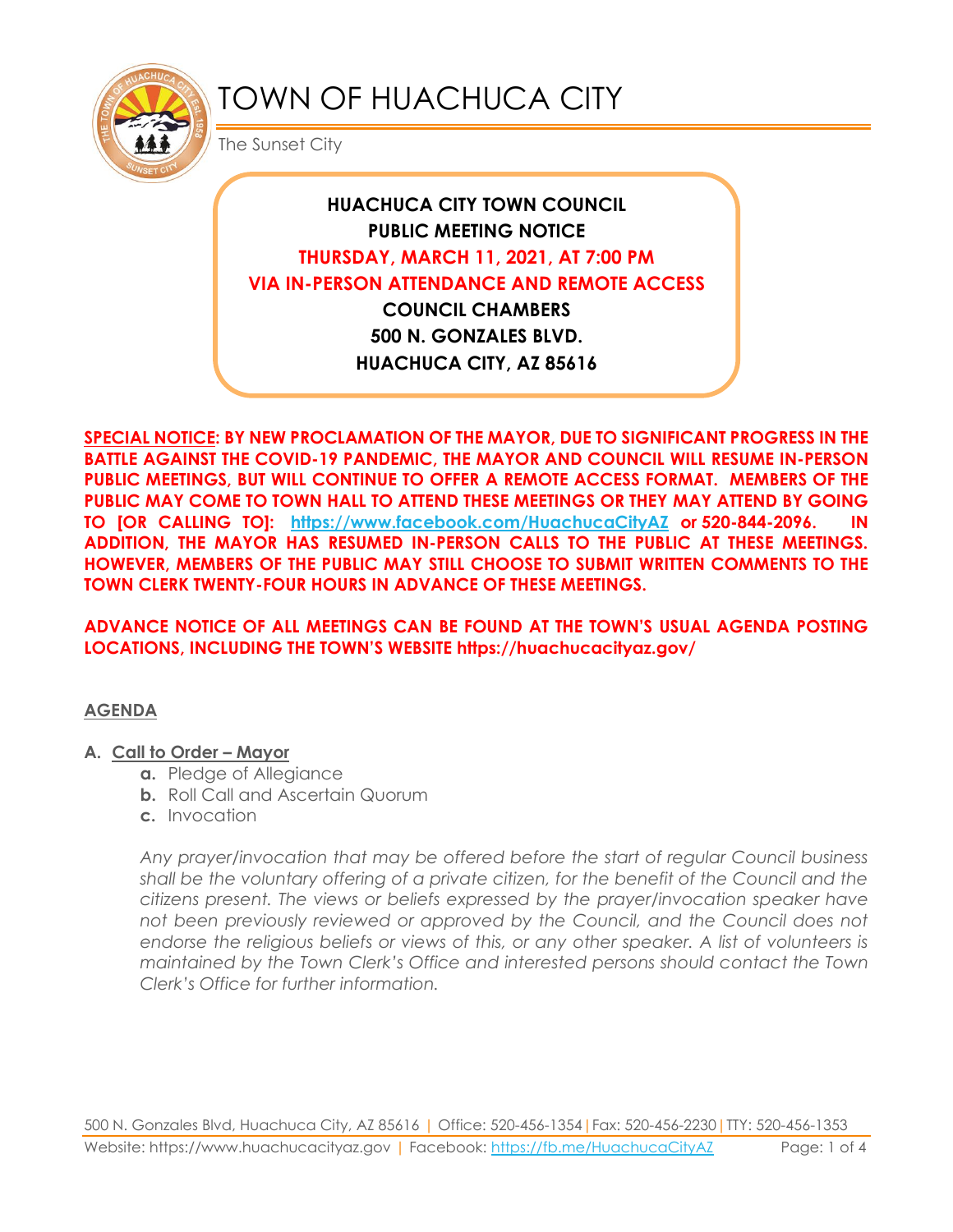*d. Special a***cknowledgment of the passing of the Town's Vice Mayor, Donna Johnson, and appreciation for her many years of dedicated service and devotion to the Town and its residents.**

#### **B. Call to the Public – Mayor**

*A.R.S. 38-431.01 states the Public Body may make an open call to the public during a public meeting, subject to reasonable time, place and manner restrictions, to allow individuals to address the public body on any issue within the jurisdiction of the Public Body. At the conclusion of an open call to the public, individual members of the Public Body may respond to criticism made by those who have addressed the Public Body, may ask staff to review a matter or may ask that a matter be put on a future agenda. However, members of the Public Body shall not discuss or take legal action on matters raised during an open call to the public unless the matters are properly noticed for discussion and legal action.*

## **C. Consent Agenda - Mayor**

*All items listed in the Consent Agenda are considered routine matters and will be enacted by one motion of the Council. There will be no separate discussion of these items unless a Member of the Town Council requests that an item or items be removed for discussion. Council Members may ask questions without removal of the item from the Consent Agenda. Items removed from the Consent Agenda are considered in their normal sequence as listed on the agenda, unless called out of sequence.*

- **C.1** Consider approval of the minutes of the Regular Council meeting held on February 11, 2021.
- **C.2** Consider approval of the Payment Approval Report.

#### **D.** Unfinished Business before the Council – Mayor

*Public comment will be taken at the beginning of each agenda item, after the subject has*  been announced by the Mayor and explained by staff. Any citizen, who wishes, may speak one *time for five minutes on each agenda item before or after Council discussion. Questions from Council Members, however, may be directed to staff or a member of the public through the Mayor at any time.*

#### **E. New Business Before Council - Mayor**

*Public comment will be taken at the beginning of each agenda item, after the subject has been announced by the Mayor and explained by staff. Any citizen, who wishes, may speak one time for five minutes on each agenda item before or after Council discussion. Questions from Council Members, however, may be directed to staff or a member of the public through the Mayor at any time.*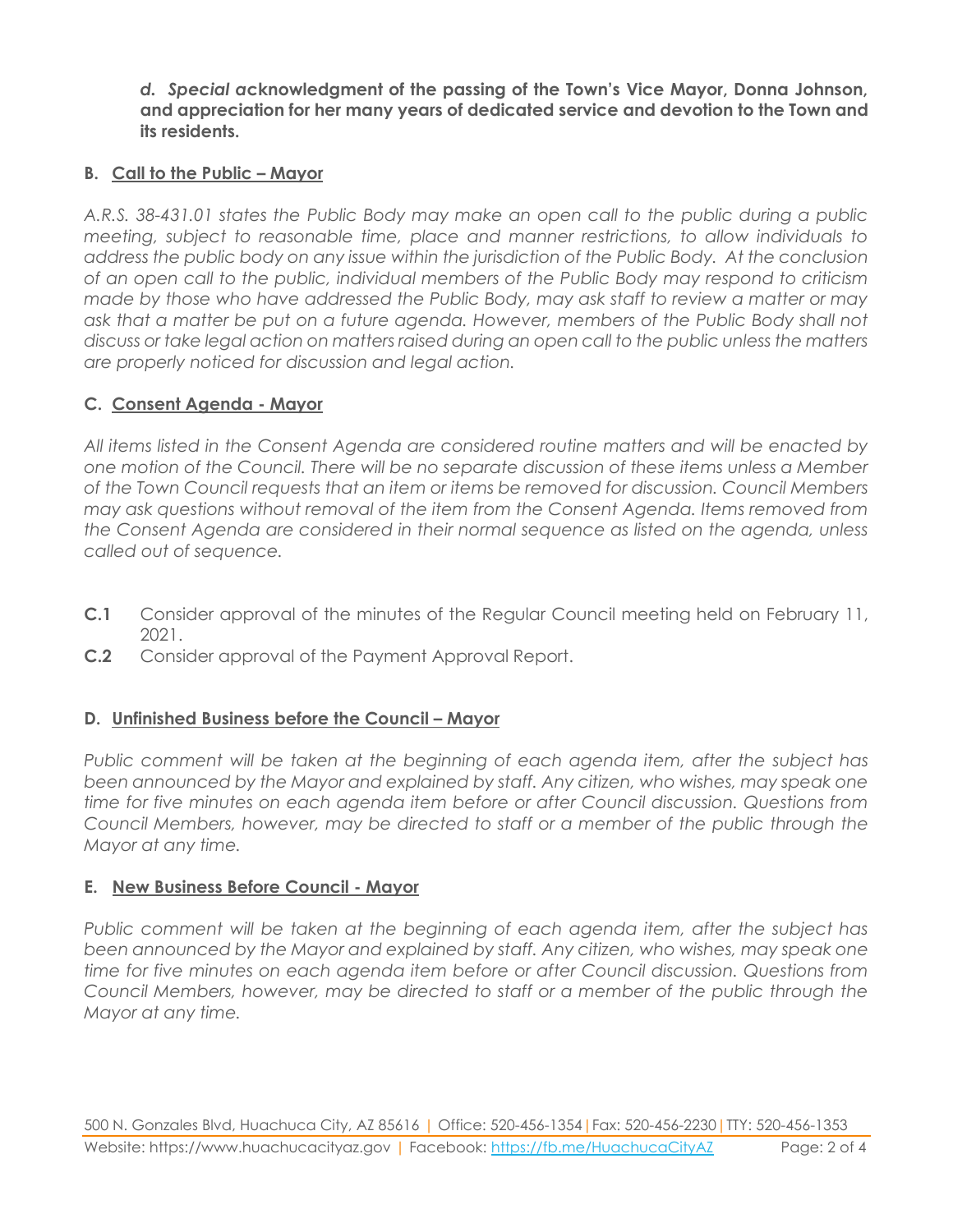**E.1 Discussion and/or Action [Spencer Forsberg]:** Mr. Forsberg will review the Town's finances for the months of January and February.

**E.2 Discussion and/or action [Chief Thies]:** Presentation of Cochise County law enforcement officials' plan to form an accountability, transparency, and community engagement committee to inform and engage the public regarding the duties, policies, procedures, and functions of Cochise County law enforcement and legal processes. The Council might take action to appoint town representatives to the project.

**E.3 Discussion Only [Chief Thies]:** Presentation of the Police Department callout and activity statistics for calendar year 2020, including information concerning grant funds received and associated expenditures.

**E.4 Discussion and/or Action [Chief Thies]:** Approval of an equipment donation agreement with Arizona Department of Public Safety for donation of used computer equipment to the Town's police department.

**E.5 Discussion and/or Action [Chief Thies]:** Approval to deposit \$5,000 proceeds from sale of mobile animal carrier into police department savings account.

**E.6 Discussion and/or Action [Chief Thies]:** Chief Thies will present his updated plan to establish a Citizen's Police Advisory Review Board. The Council might take action to approve the plan or it might provide direction to staff for additional changes.

**E.7 Discussion and Action [Manager Harvey]**: Approval of a database access and confidentiality agreement with the Town's insurer, Southwest Risk, to gain electronic access to the Town's insurance claims records.

**E.8 Discussion and/or Action [Manager Harvey]:** Approval of an E-RATE Program [subsidized and affordable telecommunications and internet access] provider to the Library for the next E-RATE Program cycle.

**E.9 Discussion and/or Action [Clerk Thorpe]:** Presentation of current fee schedule for business licenses. Council may direct staff regarding possible changes to the fee schedule.

**E.10 Discussion and/or Action on the Sewer Pond Closure Project [Manager Harvey] –** Adoption of Resolution No. 2020-05 A RESOLUTION OF THE MAYOR AND COUNCIL OF THE TOWN OF HUACHUCA CITY APPROVING THE FORM AND AUTHORIZING THE EXECUTION AND DELIVERY OF A LOAN AGREEMENT WITH THE WATER INFRASTRUCTURE FINANCE AUTHORITY OF ARIZONA [WIFA] FROM ITS CLEAN WATER REVOLVING FUND PROGRAM; DELEGATING THE DETERMINATION OF CERTAIN MATTERS RELATING THERETO TO THE MANAGER OF THE TOWN; PROVIDING FOR THE TRANSFER OF CERTAIN MONEYS AND MAKING CERTAIN COVENANTS AND AGREEMENTS WITH RESPECT THERETO; AUTHORIZING THE TAKING OF ALL OTHER ACTIONS NECESSARY TO THE